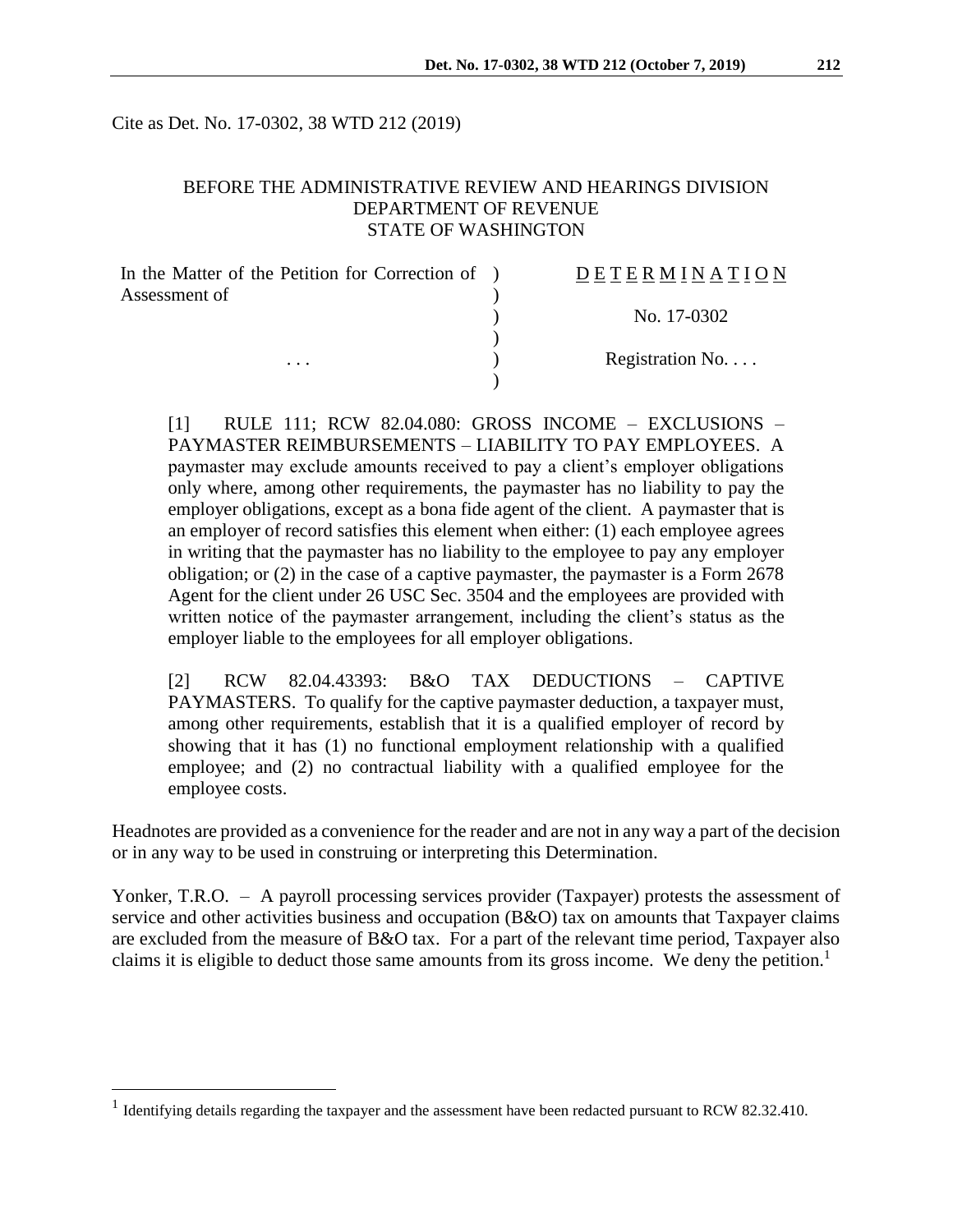#### ISSUE

- 1. Whether Taxpayer has shown that it does not have any gross income under RCW 82.04.080, as a result of all amounts being excluded from gross income pursuant to WAC 458-20-111.
- 2. If Taxpayer does have gross income, whether Taxpayer has shown that it qualifies for the B&O tax deduction in RCW 82.04.43393 for amounts received after the effective date of that statute.

## FINDINGS OF FACT

. . . (Taxpayer) is [an out-of-state] corporation that provides payroll processing services to affiliated companies (Affiliated Companies). Taxpayer and all of the Affiliated Companies are part of the . .. family of companies.<sup>2</sup> Taxpayer performs its payroll processing services from its headquarters [out-of-state]. Taxpayer does not have any offices in Washington, but does process payroll for the Affiliated Companies' approximately 35 employees located in Washington. Taxpayer has historically reported those employees under its own Unified Business Identifier (UBI) when filing quarterly unemployment and industrial insurance reports with Washington.

Taxpayer represented that it does not have any written contracts memorializing the terms of the services that it provides to the Affiliated Companies. Taxpayer characterized the arrangement between it and the Affiliated Companies as "one-hundred percent pass through," and represented that it retains no portion of the money that passes from the Affiliated Companies through Taxpayer and then on to the individual employees employed by Affiliated Companies. Taxpayer did not report any income to Washington prior to the Department contacting it.

In 2013, the Department's Audit Division commenced a review of Taxpayer's books and records. The Audit Division initially delayed the review, and then resumed it in 2015. The Audit Division's revised review period was from January 1, 2012, through June 30, 2015 (audit period). During the audit, Taxpayer provided the Audit Division with federal income tax returns, trial balances, wages paid to employees based in Washington, a sample of four offer letters to new employees, two background check invoices, and a worker's compensation certificate. Taxpayer also provided the Audit Division with the . . . Employee Handbook (Handbook). The Handbook does not mention the arrangement Taxpayer has with the Affiliated Companies through which Taxpayer provides payroll processing services to the Affiliated Companies. The Handbook references the "Company" when referring to the . . . family of companies, and does not distinguish between Taxpayer or any of the Affiliated Companies.

Finally, Taxpayer provided the Audit Division with a signed, undated memorandum (Memorandum) between an employee and itself, which stated:

The purpose of the Memorandum is to provide you, the employee, with written notice of a common paymaster/agent arrangement utilized by [the family of Affiliated Companies]. Please note the term "common paymaster" is used interchangeably with "common pay agent" in certain states.

 $\overline{a}$ 

 $2$  The Affiliated Companies include ....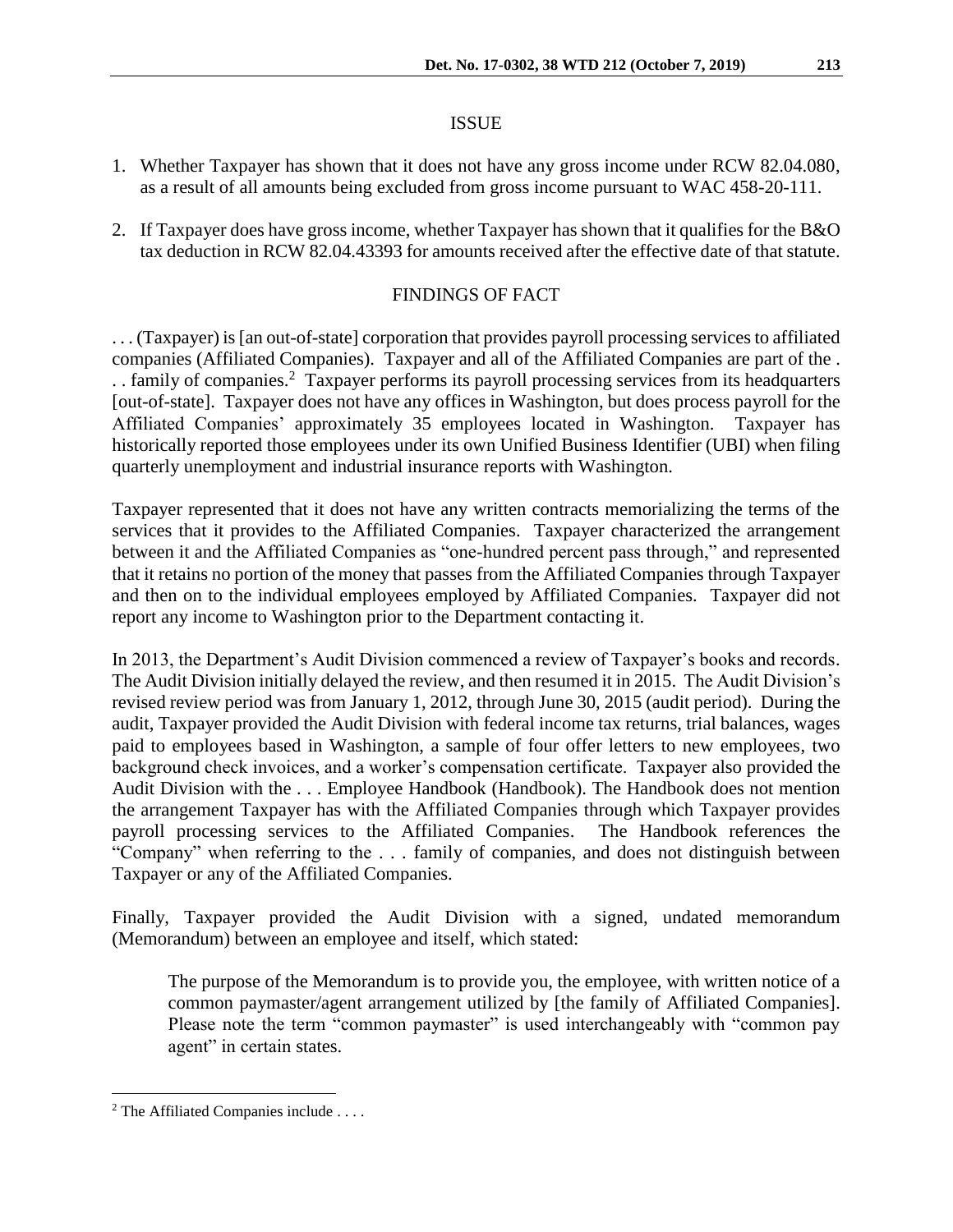Common paymaster status is an arrangement whereby an entity is designated as the employer of record for payroll tax and wage reporting purposes. This status requires approval by the IRS and is covered under 26 USC Sec. 3504. Once approved, the paymaster is granted the authority to file returns, make payments and provide statements to employees on behalf of designated functional employers. Forms include pay statements, W-2s and 1099s.

For purposes of this Memorandum, a functional employer has all control over the work schedule and activities of the employees as well as control over all employment decision such as salary, discipline, hiring or layoffs.

[Taxpayer] is the approved paymaster for your functional employer. Accordingly, you receive wage and tax statements, which identify [Taxpayer] as the employer of record.

Please note that [Taxpayer] does have a fiduciary responsibility to withhold taxes as wages are paid to remit the withheld taxes to proper taxing authorities. It is our obligation to notify you that [Taxpayer] bears no liability for employer obligations other than as agent; and, upon instances of non-payment of wages, the liability for the unpaid wages belongs to the functional employer for which you perform services.

Taxpayer did not provide the Audit Division with copies of this document for any other employees.

Through reviewing these records, the Audit Division found that Taxpayer was a payroll processing company providing payroll services to the Affiliated Companies. In order to determine whether Taxpayer was eligible for any Washington B&O tax exclusions or deductions, the Audit Division requested certain other records from Taxpayer. These records included which entity handled filing federal W-2 Forms, FICA tax information, FUTA tax information, IRS Form 8655, IRS Form 2678, and any other documentation that would indicate an agency relationship between Taxpayer and the Affiliated Companies. Taxpayer did not provide any of this documentation to the Audit Division.

Based on the available information, the Audit Division found that Taxpayer was not eligible to exclude or deduct amounts it received from the Affiliated Companies from its gross income because Taxpayer had not shown it was not liable to pay wages, benefits, etc. The Audit Division assessed service and other activities B&O tax on the full amount of wages reported to Washington during the audit period plus an additional estimated amount for attributed non-wage income. On November 30, 2016, the Audit Division issued Taxpayer a tax assessment for \$ . . . , which included \$ . . . in service and other activities B&O tax, a delinquent penalty of \$ . . . , a five-percent assessment penalty of \$ . . . , and \$ . . . in interest.

Taxpayer subsequently requested review of the full amount of the tax assessment. Taxpayer asserts that it was not compensated for providing its payroll processing services to the Affiliated Companies, and, therefore, any amounts it received were not part of its gross income. On review, Taxpayer provided a sample of ten offer letters issued by the Affiliated Companies to individual employees. While the letters contain different language, none of them mention Taxpayer. Most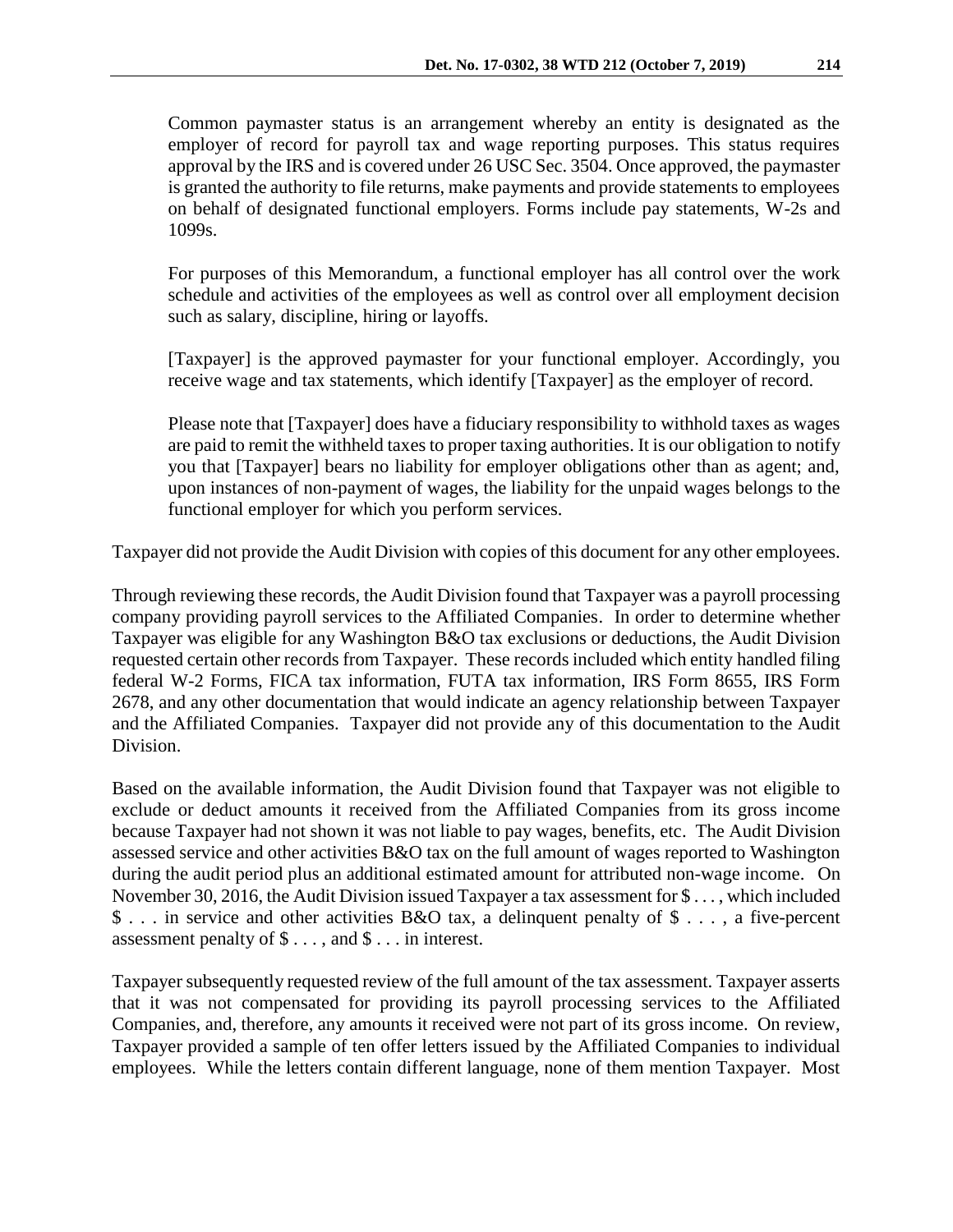of the offer letters contain language referencing the hiring Affiliated Company as the "Company," similar to the Handbook.

#### ANALYSIS

Washington imposes the B&O tax on every person for the act or privilege of engaging in business activities in Washington. RCW 82.04.220. "[T]he legislative purpose behind the B&O tax scheme is to tax virtually all business activity in the state." *Impecoven v. Dep't of Revenue*, 120 Wn.2d 357, 841 P.2d 752 (1992). The tax is measured by applying particular rates against the value of products, gross proceeds of sale, or gross income of the business, as the case may be. RCW 82.04.220.

Gross income from providing payroll and benefits services, administrative services, and accounting services is generally taxable under the service and other activities classification measured by the "gross income of the business." RCW 82.04.290(2). "Gross income of the business" means the value proceeding or accruing by reason of the transaction of the business engaged in, without any deduction on account of any expense whatsoever paid or accrued. RCW 82.04.080. Thus, generally, a taxpayer providing payroll and benefits services will be liable for service and other activities B&O tax on the full amount of "value proceeding" from that taxpayer's business activity, unless some specific deduction, exemption, or exclusion applies.

#### 1. Taxpayer Does Not Qualify for the Rule 111 Exclusion

We have historically recognized certain receipts as merely advances or reimbursements for expenses, and not as income, and allowed such receipts to be excluded from gross income of the business. *See* WAC 458-20-111 (Rule 111). As we explained in Determination No. 14-0175, 34 WTD 210 (2015), Rule 111 allows "paymaster reimbursements" to be excluded from gross income only "when the customer or client alone is liable for the payment of the fees or costs and when the taxpayer making the payment has no personal liability therefore, either primarily or secondarily, other than as agent for the customer or client." The Washington Supreme Court has interpreted Rule 111 as requiring that the taxpayer prove that the advance in question was made pursuant to an agency relationship and prove that the taxpayer's liability to pay the advance constituted solely agent liability. *Washington Imaging Services, LLC v. Dep't of Revenue*, 171 Wn.2d 548, 561-62, 252 P.3d 885 (2011); *Rho Co. v. Dep't of Revenue,* 113 Wn.2d 561, 782 P.2d 986 (1989); *City of Tacoma v. Wm. Rogers Co.*, 148 Wn.2d 169, 60 P.3d 79 (2002).

Excise Tax Advisory 3181.2013 (ETA 3181) addresses the application of Rule 111 to paymasters and employers of record and provides guidance in determining "when a taxpayer qualifies as a paymaster able to exclude amounts received to pay the employer obligations of its clients from gross income." ETA 3181 defines a "paymaster" as "generally . . . a person that acts as an agent for the purpose of paying the employer obligations of one or more clients." The term "employer obligations" includes employee salaries, benefits, payroll taxes, and similar obligations. *Id*.

ETA 3181 explains that a taxpayer qualifies as paymaster and may exclude amounts received to pay client employer obligations only by meeting the Rule 111 requirements, as follows: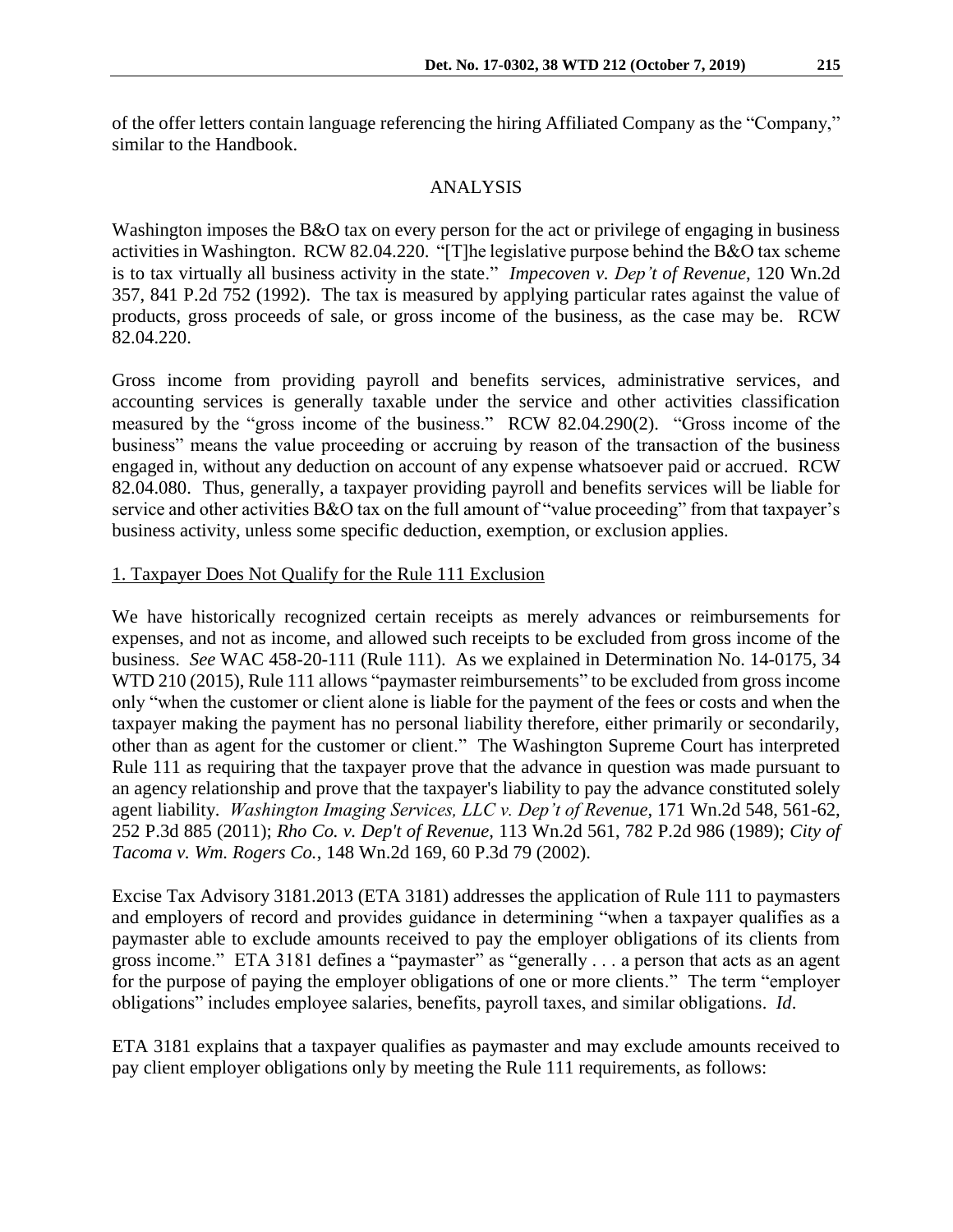1. The amounts received must be customary reimbursements or advances to the taxpayer for paying the employer obligations of a client.

2. The services performed by the employees must be services that the taxpayer does not or cannot render and for which no liability attaches to the taxpayer.

3. The taxpayer may have no liability to pay the employer obligations, except as the agent of the client.

A taxpayer that does not satisfy all requirements of Rule 111 must include all amounts received from its clients as gross income of the business, even if those amounts are used to pay salaries, benefits or payroll taxes.

Because we find it dispositive in this case, we will focus on the third requirement. ETA 3181 explains the third requirement further, as follows:

To meet this element, the taxpayer must:

- 1. Be a bona fide agent of the client; and
- 2. Have no liability to pay the employer obligations, except its agency liability.

. . .

## **1. The taxpayer must be a bona fide agent of the client.**

Standard common law agency principles are used to determine whether an agency relationship exists. The essential requirements of common law agency are mutual consent and control. Therefore:

- The client and the taxpayer must have consented to the taxpayer acting on behalf of and in accordance with the directions of the client; and
- The taxpayer must be acting in some material degree under the direction and control of the client.

# **2. The taxpayer must have no liability to pay the employer obligations, except agency liability.**

- The paymaster may not have any primary or secondary liability to the employees or to any other person, to pay the employer obligations.
- Secondary liability includes the liability of a surety or guarantor. It also includes any liability that does not arise until some event occurs ("conditional" liability).
- The paymaster may have only its agency liability, meaning the agent's liability to its principal (the client) to pay the employer obligations as directed.

In the present case, it is undisputed that Taxpayer is the "employer of record," which means "the person who reports employees under its own UBI or EIN for state or federal tax, employment security, or insurance purposes." *Id*. Employers of record are presumed to have liability to the employees to pay the employer obligations. *Id*. However, ETA 3181 provides two alternative tests for an "employer of record" to satisfy the third requirement: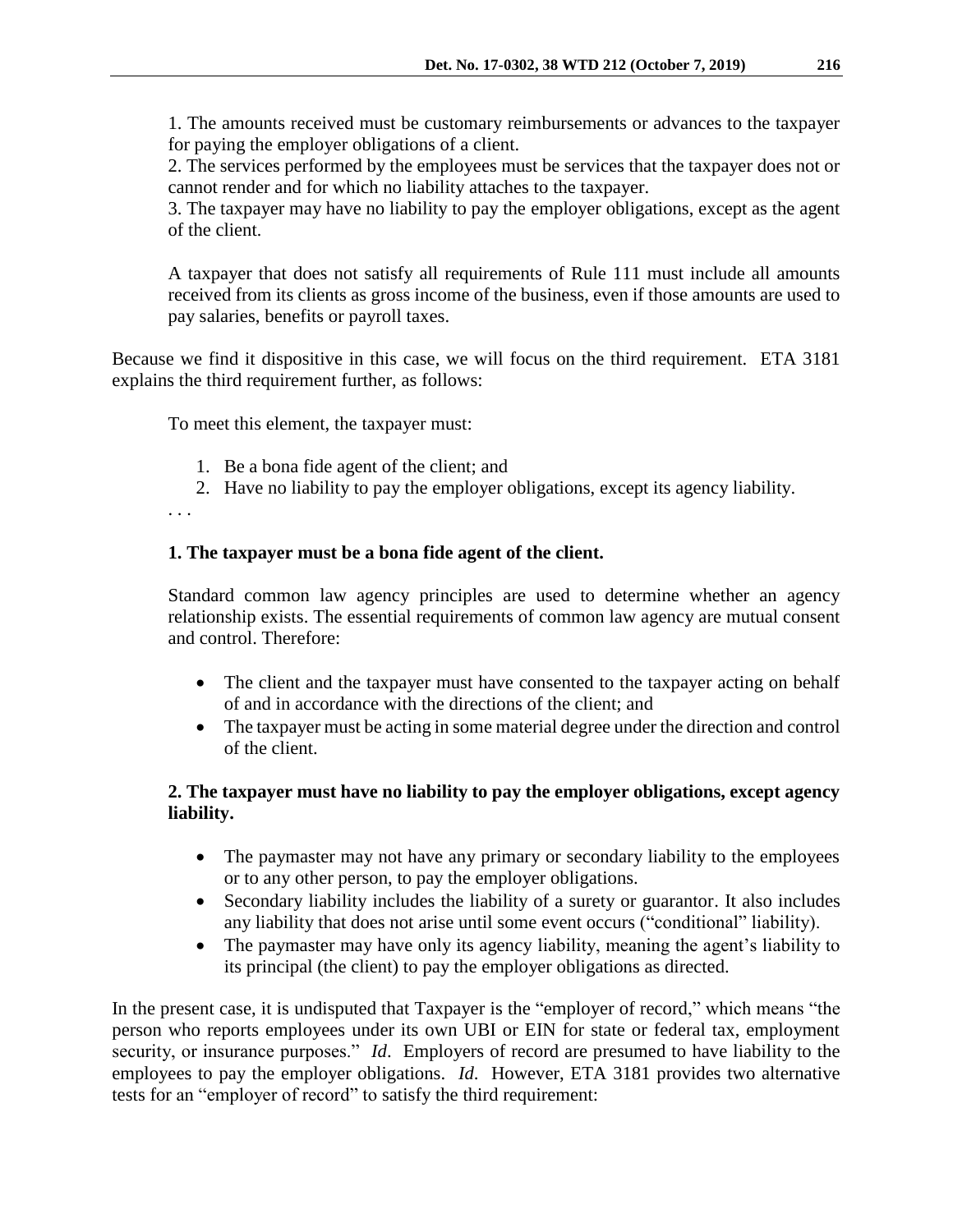An employer of record may have liability for certain employer obligations under common law and state and federal statutes. However, for purposes of this ETA, a taxpayer that is an employer of record will be deemed to satisfy this element when either:

- *Each* employee agrees in writing that the paymaster has no liability to the employee to pay any employer obligation; or
- In the case of a captive paymaster, the paymaster is a Form 2678 Agent for the clients under 26 USC Sec. 3504 and the employees are provided with *written notice of the paymaster arrangement, including the client's status as employer liable to the employees for all employer obligations*.

(Emphasis added.) Regarding the first test, Taxpayer has only provided one copy of a memorandum to one employee where the employee agreed in writing that Taxpayer had no liability to it to pay the employer's obligations. Since this memorandum is undated, we cannot determine if it was executed during the audit period. Even assuming it was properly executed during the audit period, Taxpayer must show that "each" employee agreed in writing that Taxpayer has no liability to the employee to pay any employer obligations. Taxpayer has not done this, and, therefore, has failed to satisfy the first test under ETA 3181.

Regarding the second test, there is no dispute that if Taxpayer was a paymaster, it was a "captive" paymaster, meaning it was "a paymaster providing paymaster services to affiliates and not to unrelated persons." *Id.* However, Taxpayer has neither (1) provided a Form 2678 nor (2) provided any evidence that more than potentially one employee was provided written notice of the paymaster arrangement whether through the Handbook or elsewhere. The Handbook does not mention the arrangement Taxpayer has with the Affiliated Companies, and the Handbook only references the "Company" when referring to the . . . family of companies, not distinguishing between Taxpayer or any of the other Affiliated Companies. Therefore, Taxpayer fails on the second test.

Because Taxpayer has failed to satisfy either test available to "captive" paymasters in ETA 3181, it, therefore, fails to satisfy the third requirement of Rule 111. Accordingly, we need not address the other Rule 111 requirements. We conclude that the amounts Taxpayer received from its affiliates do not qualify as reimbursements under Rule 111, and thus may not be excluded from the measure of its gross income liability under RCW 82.04.080. Thus, we deny Taxpayer's petition on this issue.

# 2. Taxpayer Does Not Qualify for the Paymaster Deduction

Effective October 1, 2013, RCW 82.04.43393 provides a statutory deduction for "captive paymasters." RCW 82.04.43393(1) states, in pertinent part:

In computing tax there may be deducted from the measure of tax, amounts that a qualified employer of record engaged in providing paymaster services receives from an affiliated business to cover employee costs of a qualified employee. However, no exclusion is allowed under this section for any employee costs incurred in connection with a contractual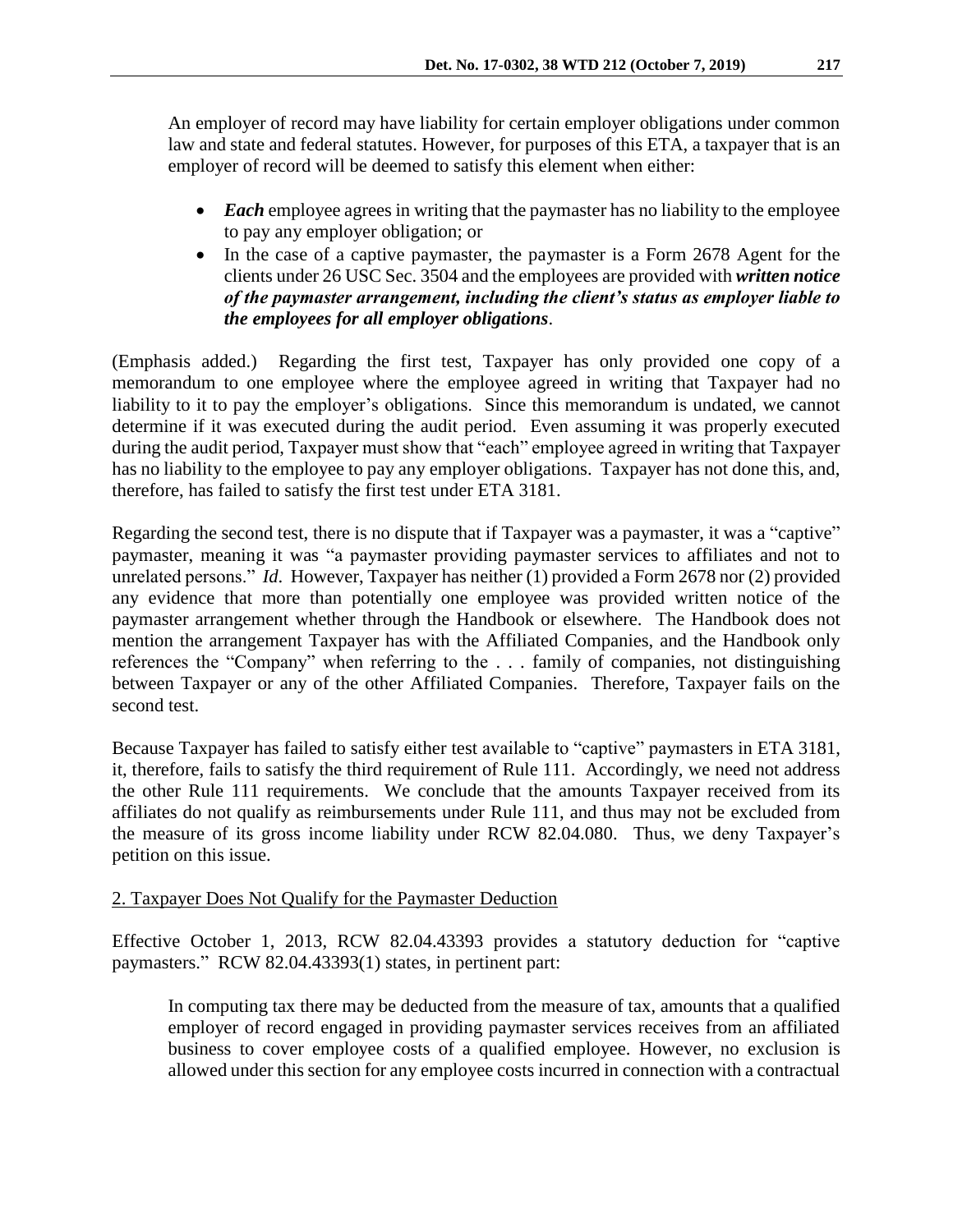obligation of the taxpayer to provide services, including staffing services as defined in RCW 82.04.540.

The Department issued Excise Tax Advisory 3196.2015 (ETA 3196) on May 1, 2015, regarding the paymaster deduction in RCW 82.04.43393. ETA 3196 explains:

To qualify [for the RCW 82.04.43393 deduction], the following requirements must be met:

- 1. The taxpayer must be a qualified employer of record;
- 2. The taxpayer must be providing paymaster services;
- 3. The paymaster services must be provided to an affiliated business only; and
- 4. The amounts must be paid to cover costs of a qualified employee.

Regarding the first requirement, "qualified employer of record" is defined in RCW 82.04.43393(2)(f) as a person that:

- 1. Has no functional employment relationship with a qualified employee; and
- 2. Has no contractual liability with a qualified employee for the employee costs. A qualified employer of record may have statutory or common law liability to the qualified employees or to third parties for employee costs.

"Functional employment relationship" is defined in RCW 82.04.43393(2)(c) as "having control over the work schedule and activities of the employees and control over the all employment decisions such as salary, discipline, hiring, and layoffs." In addition, "qualified employee" is defined in RCW 82.04.43393(2)(e) as "an employee with whom the affiliated business has a functional employment relationship. Neither the employer of record, nor any other affiliate, may have a functional employment relationship with the employee."

As mentioned above, taxpayers bear the burden of showing that they qualify for a tax deduction. *Budget Rent-A-Car,* 81 Wn.2d 171. Further, taxpayers are required to maintain suitable records as may be necessary for the Department to determine a person's tax liability. RCW 82.32.070.

Here, Taxpayer has not provided sufficient evidence for us to determine that it had no "functional employment relationship" with a "qualified employee." First, the only evidence that Taxpayer has provided to this effect is the Memorandum. As we do not know when the Memorandum was effective, we conclude that the probative value of that document is very low. Further, the Handbook is silent as to the degree of control over employees that the "Company" has. Finally, the offer letters, like the Handbook, reference employment with the "Company," and give the impression that the . . . family is the collective employer of the employees.

As Taxpayer has not provided any other evidence regarding which entity had control over all employment decisions of employees of the various Affiliated Companies in Washington, Taxpayer has failed to show that it did not have a "functional employment relationship" with a "qualified employee." Thus, since Taxpayer has failed on the first requirement needed to qualify for the deduction in RCW 82.04.43393, we need not address the remaining three requirements, and we deny its petition on this issue.